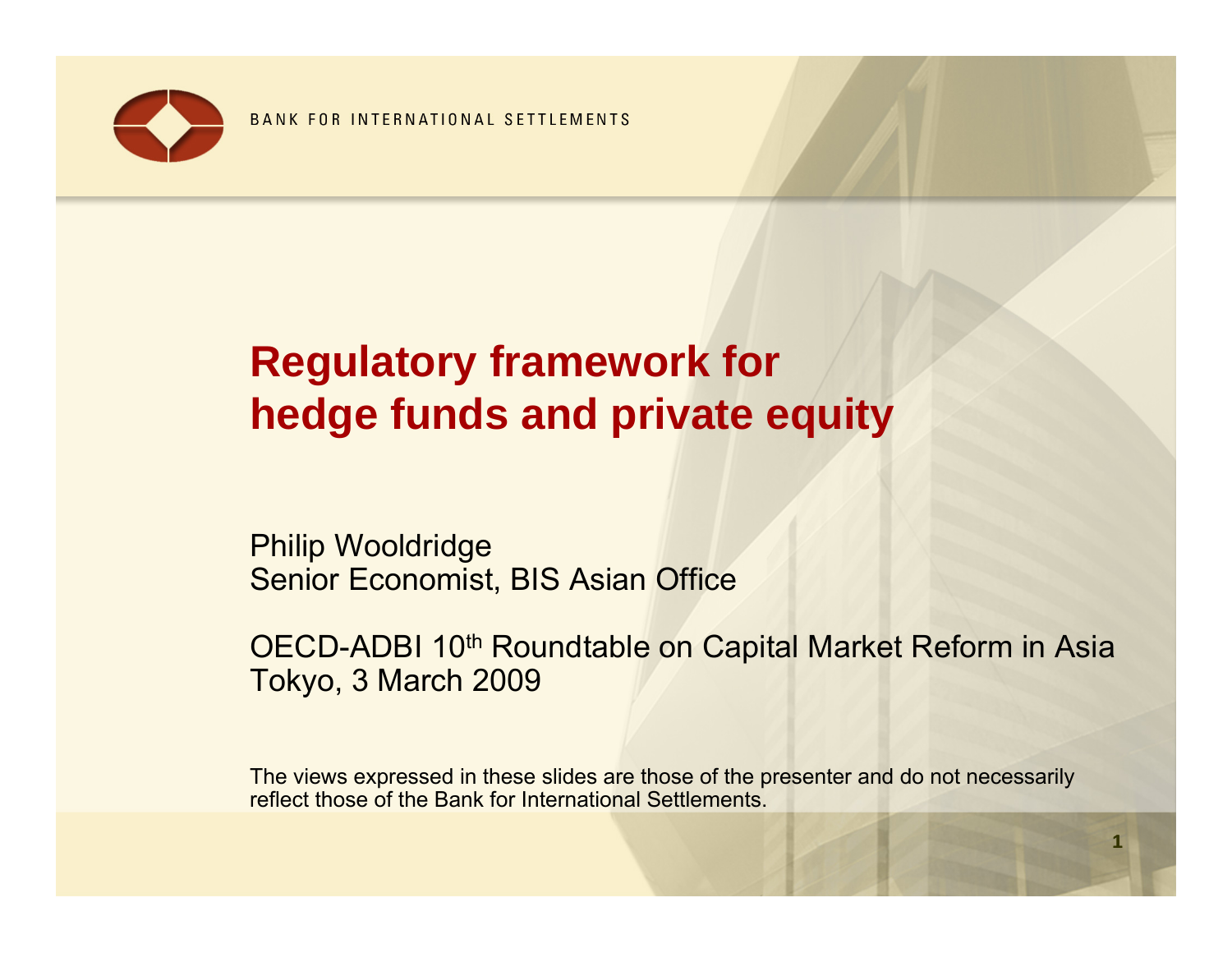

## **Current crisis was preceded by a substantial increase in assets managed by unregulated, leveraged investors.**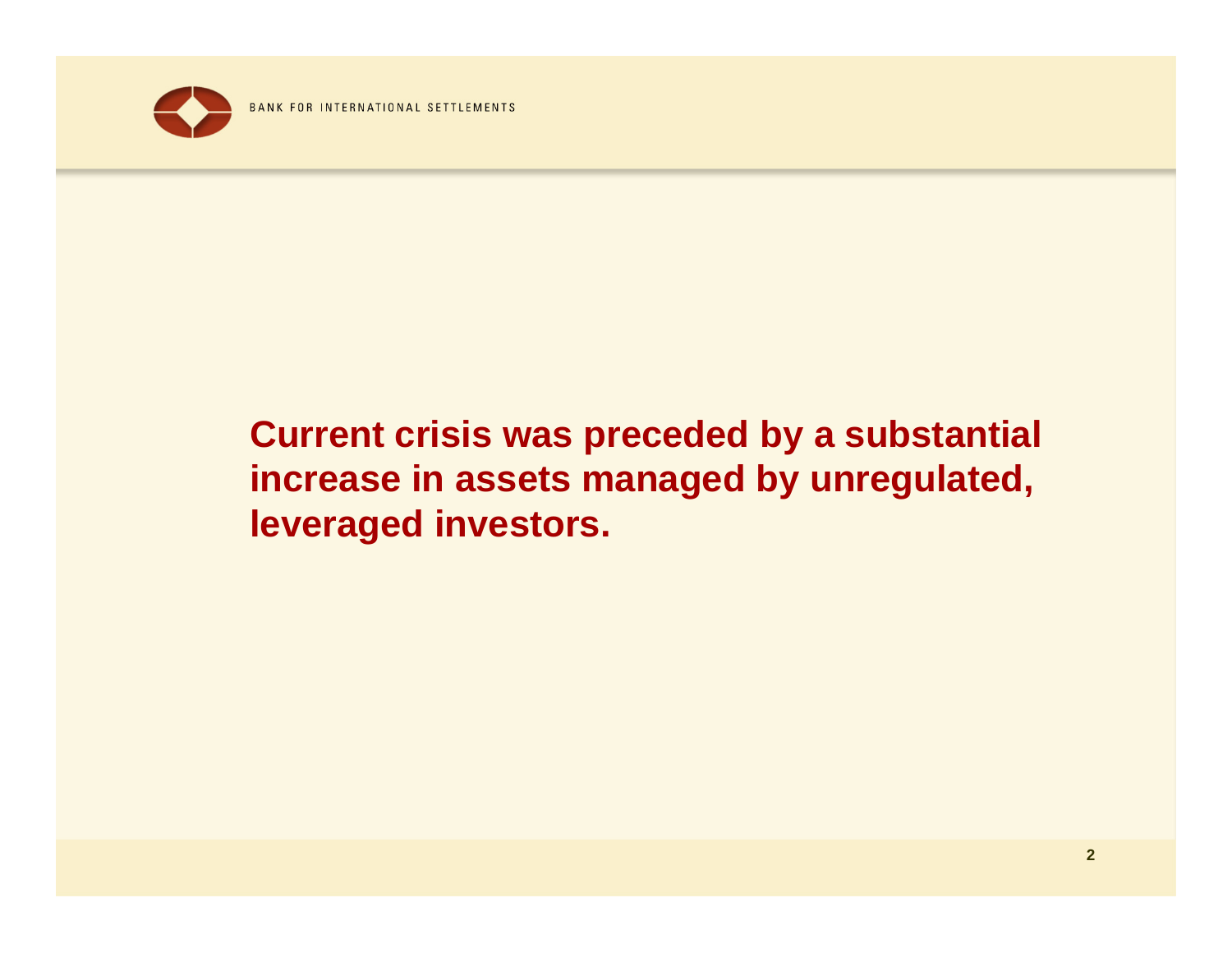#### **Hedge funds**



<sup>1</sup> Derived from fund returns; based on the methodology of P McGuire and K Tsatsaronis, "Estimating hedge fund leverage", BIS Working Paper, no 260, September 2008. 2 Sum of long and short positions, as a ratio of assets.

Sources: Hedge Funds Research; International Financial Services London; McGuire and Tsatsaronis (2008); TrimTabs Research.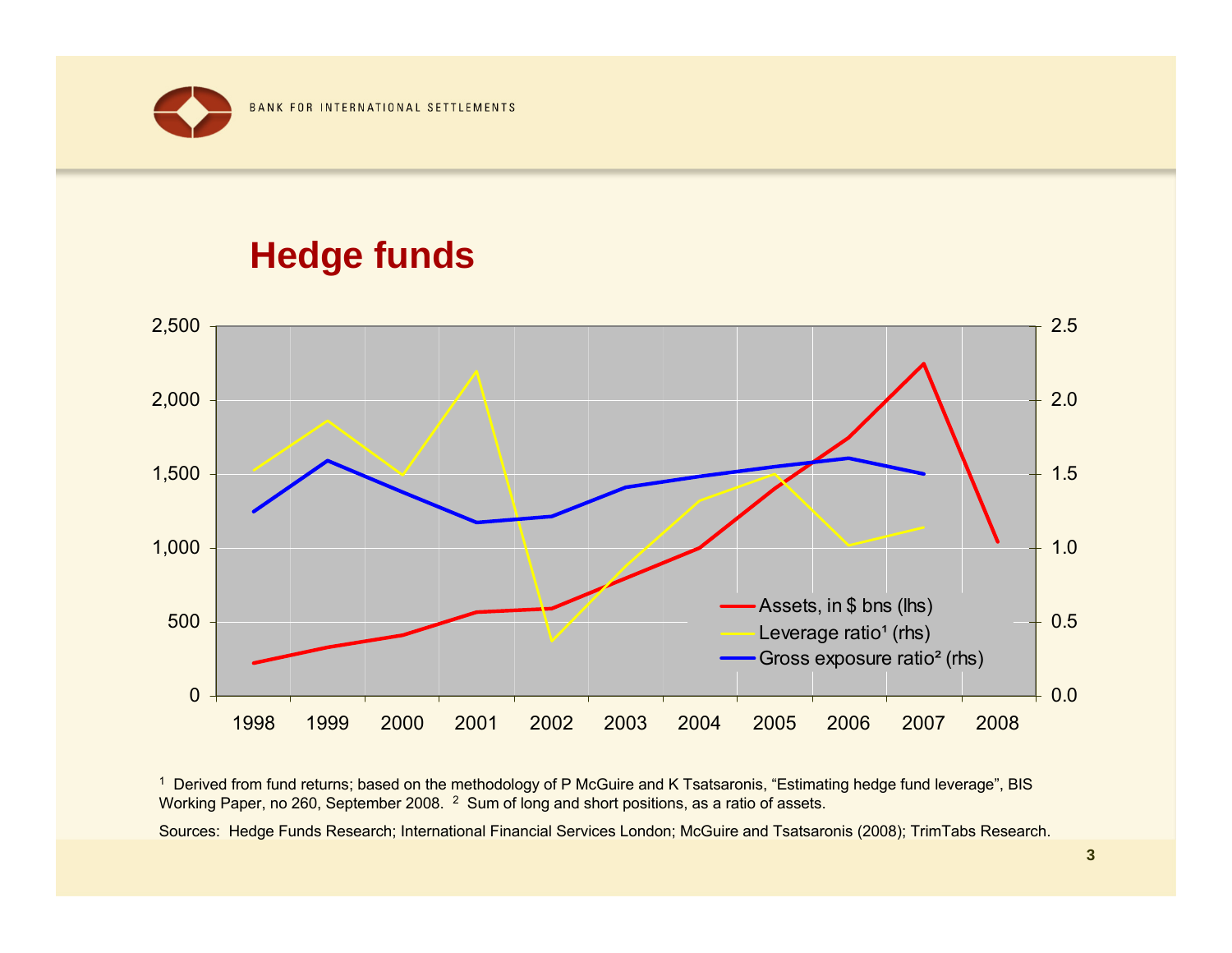#### **Private equity funds**



<sup>1</sup> In billions of US dollars.

Sources: Dealogic Loan Analytics; International Financial Services London; Preqin.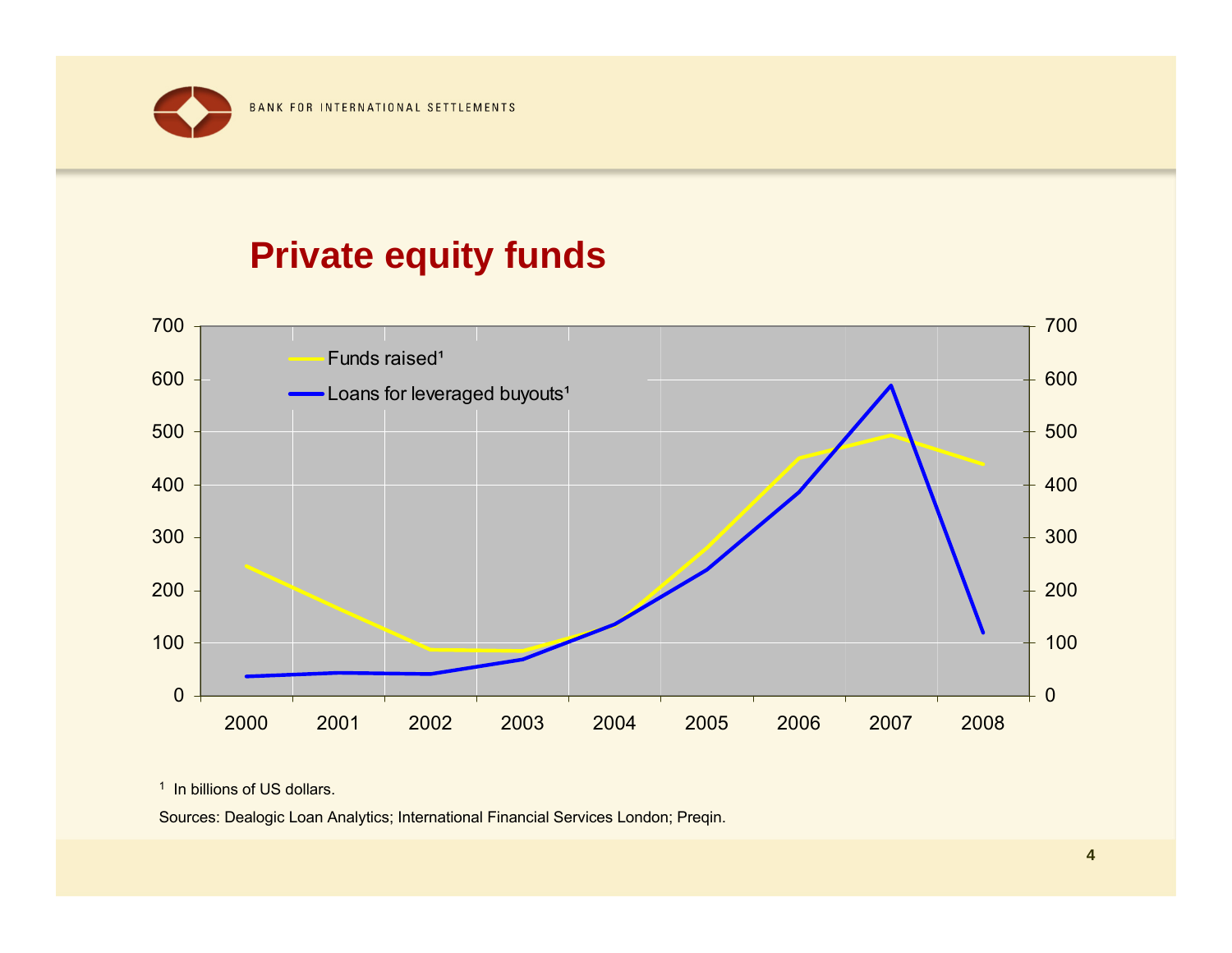

## **Some unregulated, leveraged investors failed in 2007-08, but they were not a major source of systemic risk.**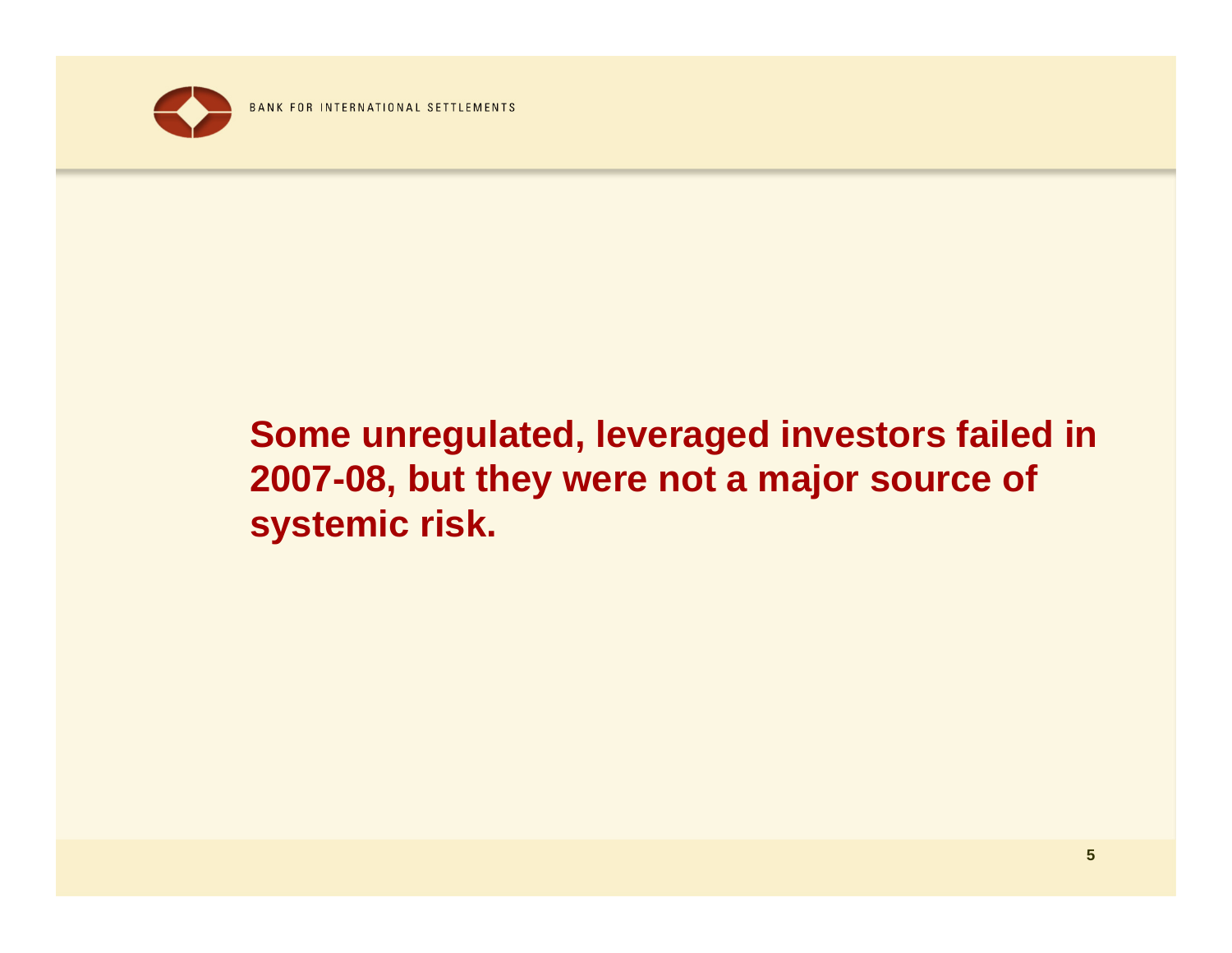

### **Policy concerns about leveraged investors prior to the crisis**

- potential losses to regulated banks
	- direct losses on counterparty exposures
	- indirect losses on banks' trading positions caused by a forced liquidation of hedge funds' positions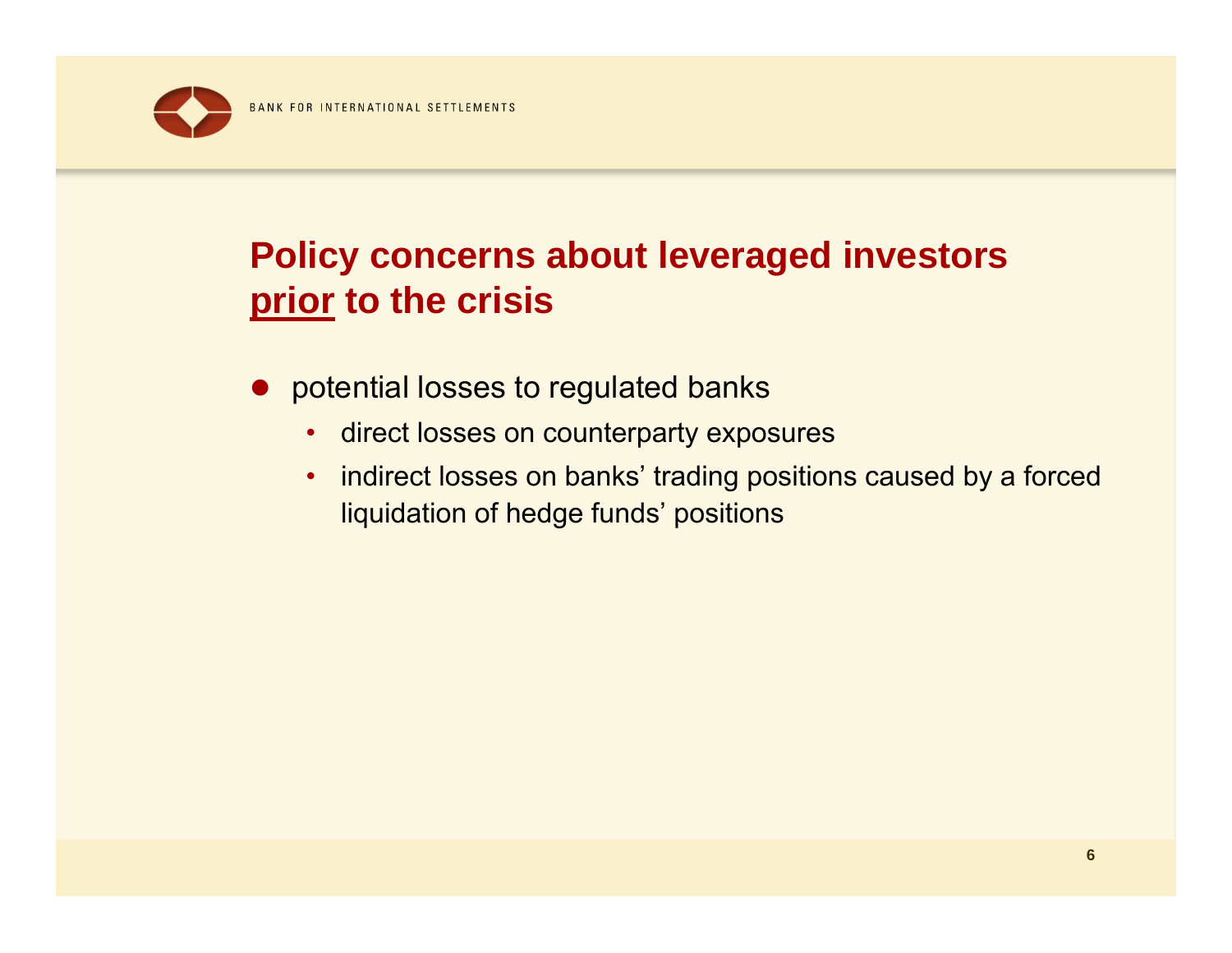

## **Policy concerns about leveraged investors during the crisis**

- direct losses?
	- on the internal funds of investment banks
	- on warehoused assets
- indirect losses?
	- important starting in early 2008
- $\bullet$  2007-08 crisis  $\neq$  1998 LTCM crisis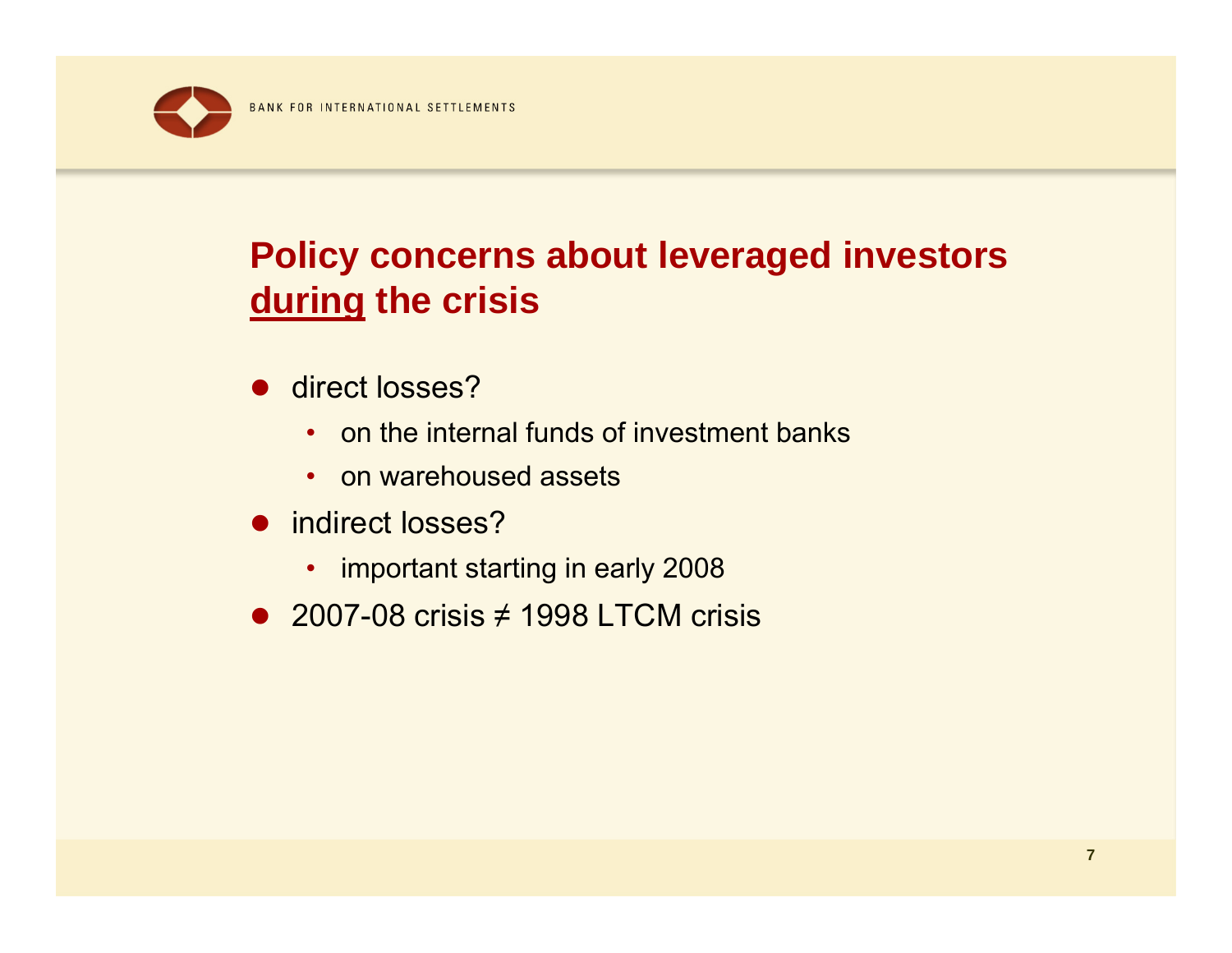

## **Standard setters have not (yet) agreed whether to regulate hedge funds and private equity funds.**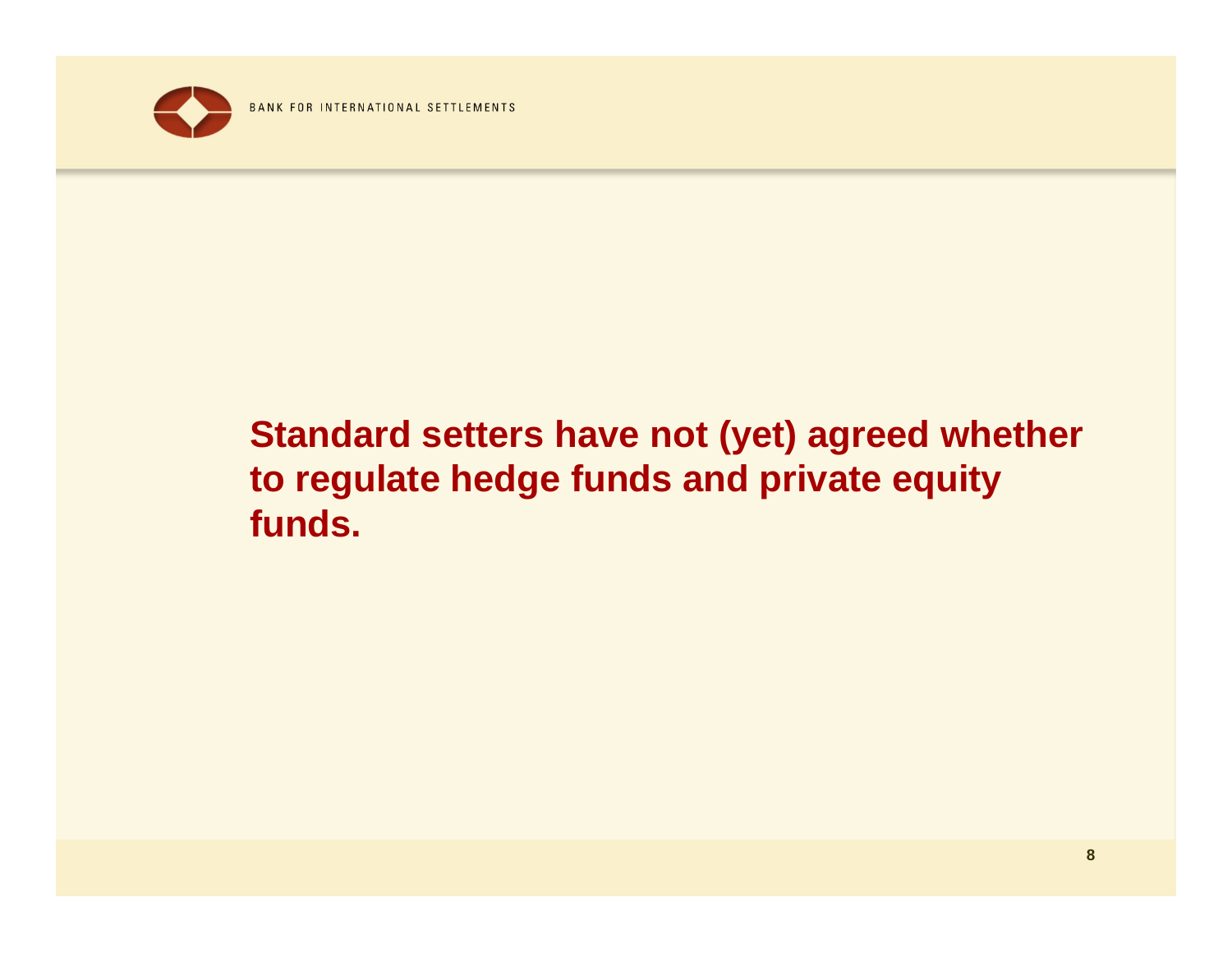

#### **Initiatives of BIS-hosted organisations**

- **Financial Stability Forum** 
	- • Report on Highly Leveraged Institutions (May 2007, October 2007)
	- • follow up on G20 recommendations to review: (i) privatesector bodies' unified set of best practices for hedge funds and private equity funds, and (ii) the scope of financial regulation
- **Basel Committee on Banking Supervision** 
	- • enhancements proposed (in January 2009) concerning: (i) the regulatory capital treatment of trading book exposures, and (ii) Basel II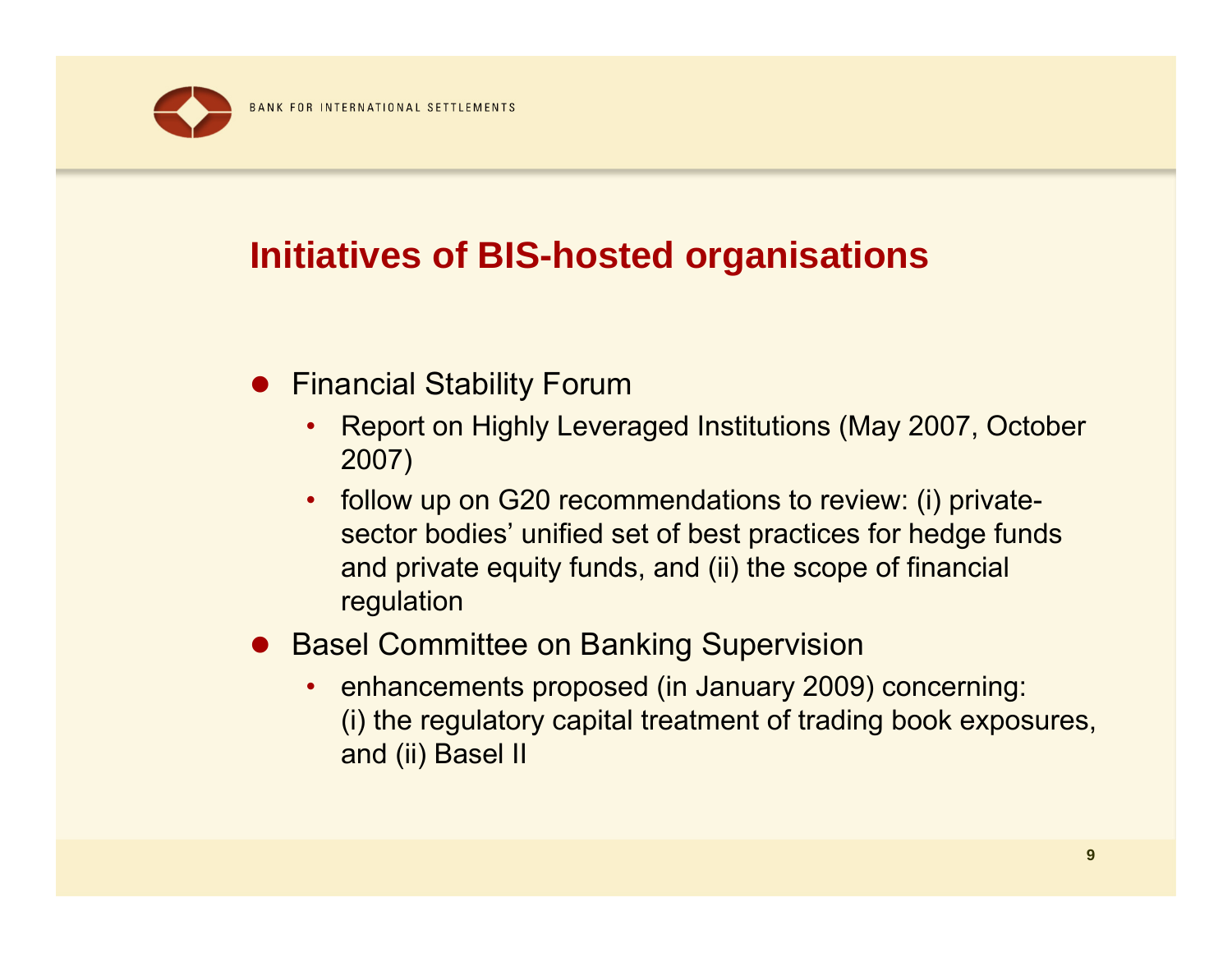

### **Consensus about the need to strengthen the framework for addressing risks at the systemwide level.**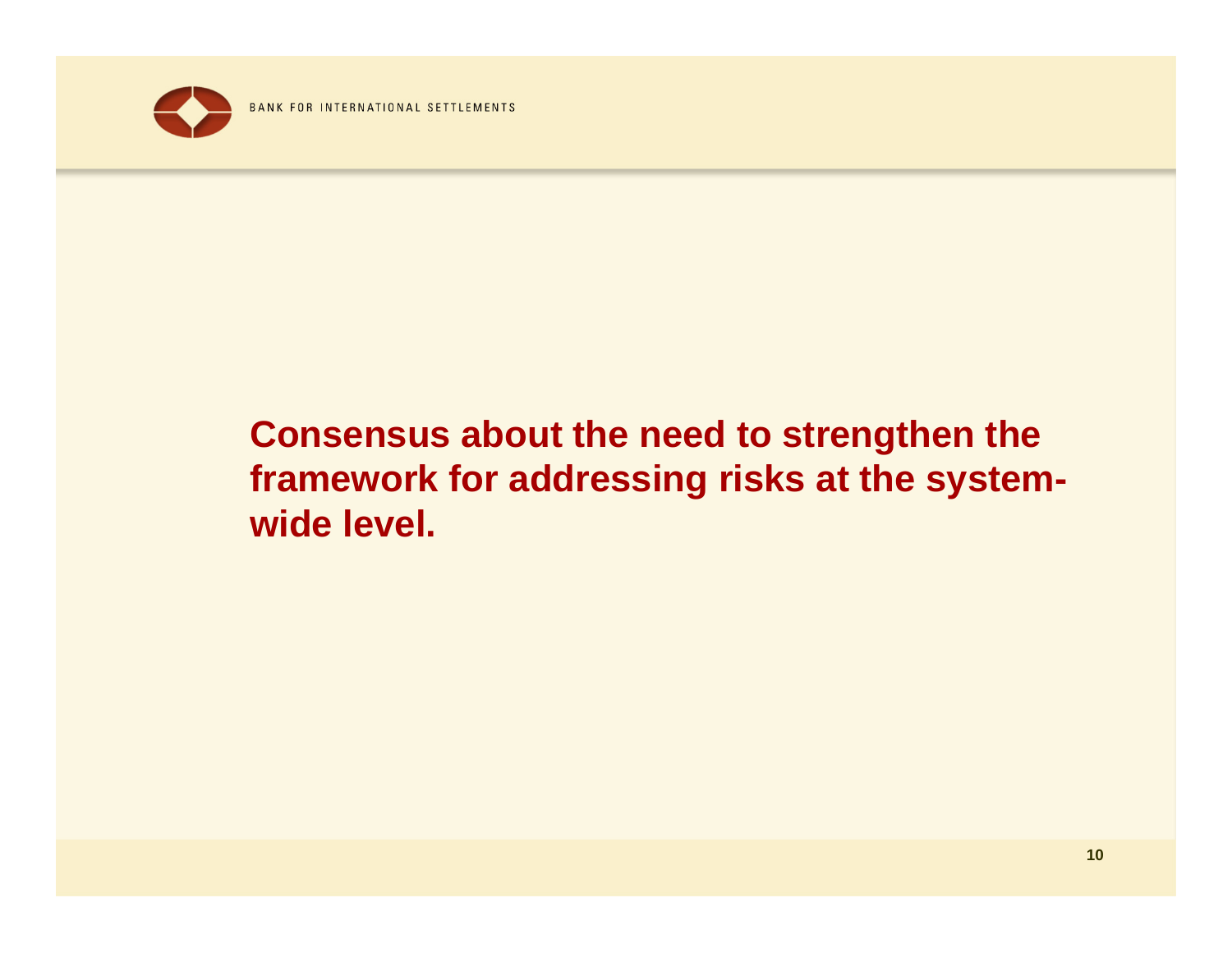### **Financial system is prone to booms and busts**

- activities of leveraged investors were symptomatic of the pro-cyclical behaviour of financial institutions
	- • prior to the crisis, prices of a wide range of assets were unusually high for an extended period
- $\bullet$  tendency for financial decisions to exacerbate macroeconomic cycles